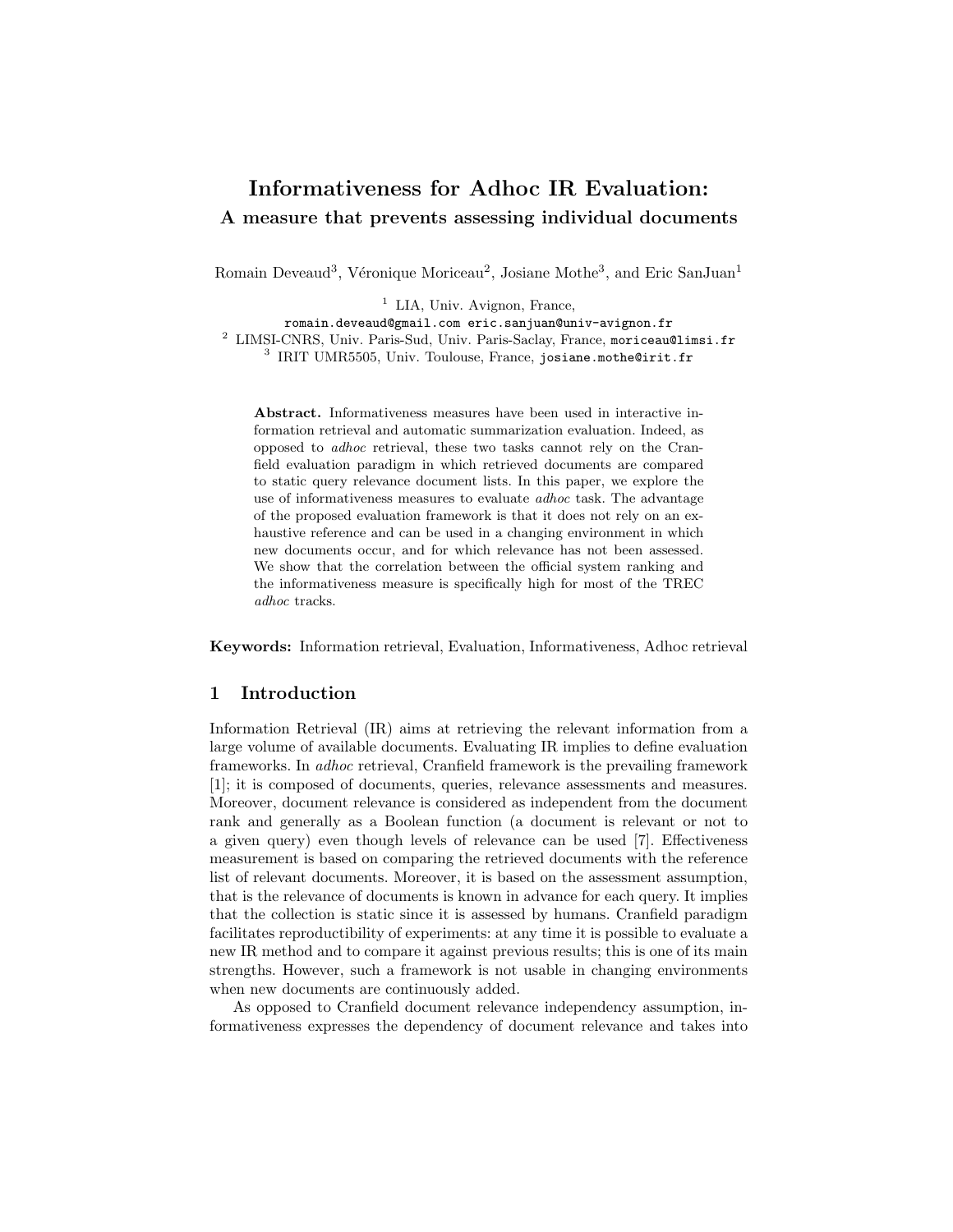account the interactive nature of IR [\[8\]](#page-5-2). Indeed, one limitation of Cranfield-based evaluation is that relevance is encoded by documents [\[4\]](#page-5-3). Moreover, document relevance assessment is a clear limitation in dynamic context, when new documents are continuously added.

Nugget-based evaluation has been introduced to tackle this problem: rather than considering document relevance, it considers information relevance [\[4\]](#page-5-3). This method makes it possible to consider documents that have not been evaluated to be labeled as relevant or not, simply because they contain relevant information or not. Similar assumption is considered in automatic translation and automatic summarization evaluation. However this type of measure has not been intensively used in adhoc retrieval evaluation.

Our goal is to develop a method to evaluate adhoc IR using an informativeness measure to ensure reproductibility in dynamic document collections. To evaluate our method, we compare the system rankings we obtained using the informativeness measure proposed in [\[6\]](#page-5-4) with the official system rankings based on document relevance, considering various TREC collections on adhoc tasks.

We show that the correlation between the official system rankings and the informativeness measure is specifically high for most of the TREC adhoc tracks.

The rest of the paper is organized as follows. Section [2](#page-1-0) presents our evaluation framework which makes use of n-grams for informativeness-based evaluation applied to adhoc retrieval. We also present the adhoc retrieval collections we will be using. Section [3](#page-4-0) presents and discusses the comparison of system rankings when using informativeness-based measures with the official ranking for the various adhoc retrieval collections/sub-tasks. Finally, Section [4](#page-5-5) concludes this paper.

# <span id="page-1-0"></span>2 N-gram based measure for Adhoc Retrieval

The evaluation method we developed makes an informativeness measure being usable in the case of adhoc retrieval. We use it on various TREC adhoc tracks.

We use the generic Log Similarity (LogSim) informativeness measure initially introduced to evaluate tweet contextualization in 2011 CLEF-INEX QA task [\[5\]](#page-5-6). LogSim is based on pools of relevant passages extracted from the document collection (Wikipedia in the CLEF/INEX lab case) called t-rels. t-rels are chunks of texts that are marked-up as relevant by human assessors. By considering each n-gram word in these t-rels as a relevant item, the LogSim normalized measure is based on n-gram precision and graded using log frequencies.

Given a reference R and a summary S, the Log Similarity on n-grams  $(LogSim)$ measure stands as:

$$
LogSim(S|R) = \sum_{w \in \mathcal{F}_{St}^n(R) \cap \mathcal{F}_{St}^n(S)} \frac{log(\min(P(w|S), P(w|R)).|R| + 1)}{log(\max(P(w|S), P(w|R)).|R| + 1)} \cdot P(w|R|1)
$$

where  $P(w|X) = \frac{f_X(w)}{|X|}$  corresponds to the frequency  $f_X(w)$  of n-gram w in X over the length  $|X|$  of text  $X, \cap \mathcal{F}_{St}^n(S(X))$  is the set of n-grams of stem words from  $X$ , and  $X$  is either  $R$  or  $S$ .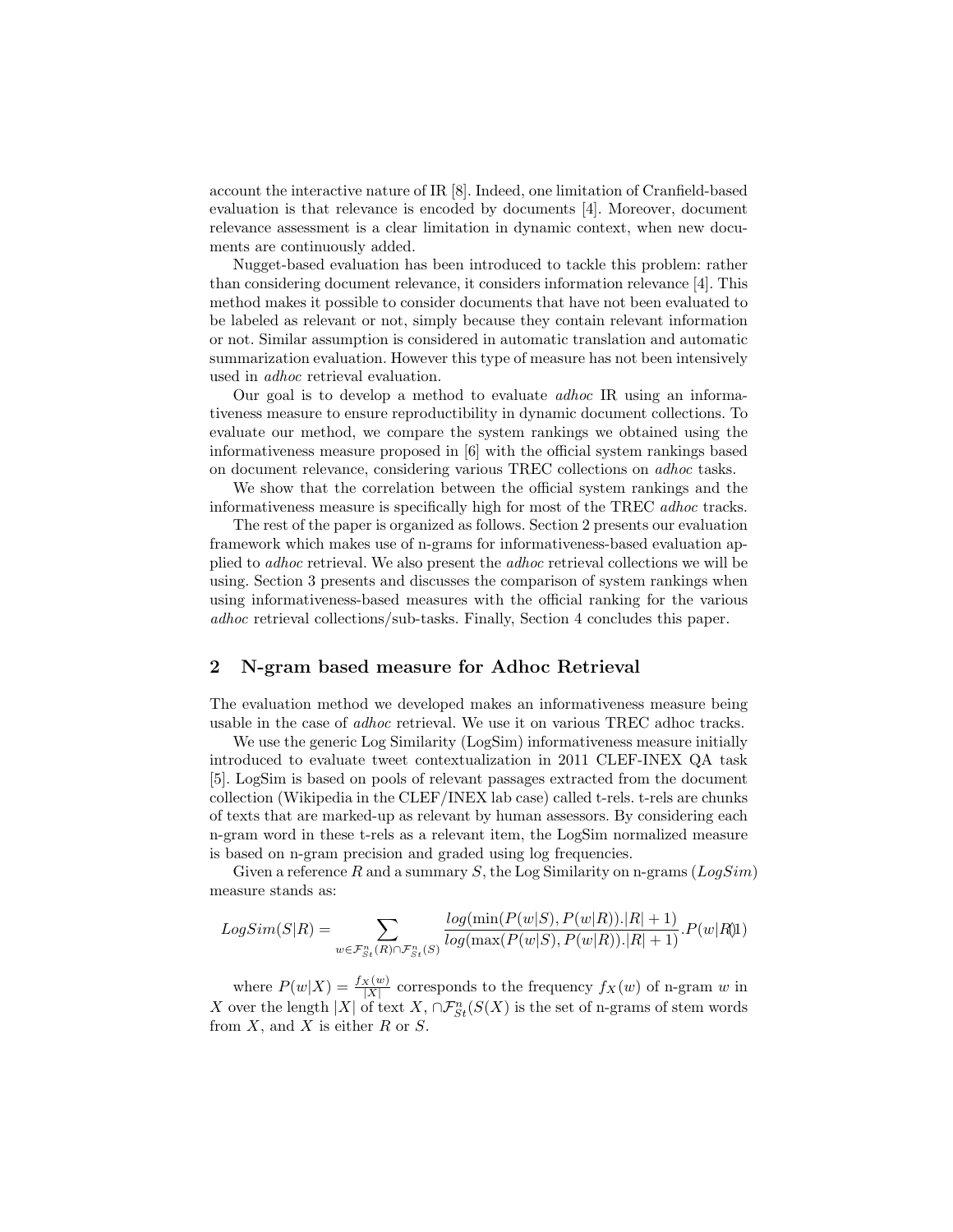To build such textual references over document ad-hoc q-rels in order to easily apply informativeness to adhoc IR tasks, one approach consists in extracting from documents information nugget candidates; it has been shown that this is possible over non-spammed document collections like TREC robust track or Gov collections [\[4\]](#page-5-3). This paper aims at showing that similar results can be obtained without requiring a prior extraction of relevant nuggets. Indeed we propose a direct conversion of relevant documents into a textual reference and experiment plain informativeness measures over it.

For that, we introduce the concept of content interpolated precision at length  $\lambda$  (cP<sub> $\lambda$ </sub>). Assuming that a user reads the retrieved documents following the ranking given by an IR system,  $cP_\lambda$  evaluates the informativeness of the reading after  $\lambda$  words.

#### 2.1 Evaluating Precision based on Document Content

Consider an adhoc task and its document q-rels. Assume that runs are ranked according to Mean Average Precision or Interpolated Precision at several recall levels. Runs can be converted into textual outcomes by concatenating ranked documents and q-rels can be converted into a textual reference by merging together all relevant documents per topic. Runs can be then evaluated by applying informativeness metrics to measure the overlap between submission and reference at various recall levels.

Let  $D = (D_i)_{1 \leq i \leq d}$  be a ranked list of d documents. We consider as text  $T = (t_1, ..., t_n)$  the concatenation of these documents (where  $n = \sum_{i=1}^{i=d} |D_i|$ ). For each integer  $\lambda$ , we denote by  $T_{\lambda}$  the truncated text  $T_{\lambda} = (t_1, ..., t_{\lambda})$  and by  $D_{\lambda}^{n,k}$  the set of n-grams with gap k.  $D_{\lambda}^{n,0}$  or  $D_{\lambda}^{n}$  being the set of n-grams.

Similarly, given a set  $R = \{R_i : 1 \le i \le r\}$  of r relevant documents we shall consider:  $R^{n,k}$  the set of n-grams with gap k occurring in at least one reference.

In the case of TREC tracks, D is a run, each  $D_{\lambda}^{n}$  is the set of n-grams occurring in one of the m top ranked documents such that  $\sum_{i=1}^{i=m} |D_i| \leq \lambda$ meanwhile  $R^n$  is the set of n-grams appearing at least once in the relevant documents from the corresponding q-rels.

We apply the English Porter stemming algorithm<sup>[4](#page-2-0)</sup> to all documents after removing all stop words and all document identifiers like TREC doc-ID, etc. This is not only to reduce data, but to convert q-rels into reusable textual relevance judgments (t-rels) than can be applied to non official runs including documents not in the initial collection.

Given a run D and a reference R, we define for  $n \in \{1,2\}, k \in \{0,2\}$  the content interpolated precision  $cP_{\lambda}^{n,k}$  as:

$$
cP_{\lambda}^{n,k}(D,R) = LS(D_{\lambda}^{n,k}|R^{n,k})
$$
\n(2)

Observe that, if  $D_j \in R$  then :

$$
cP^{1,0}_{\sum_{i=1}^{i=d}|D_i|}(D,R) \ge \frac{|D_j|}{\sum_{i=1}^{i=d}|D_i|}
$$

<span id="page-2-0"></span><sup>4</sup> [http://snowball.tartarus.org/algorithms/english/stemmer.html]( http://snowball.tartarus.org/algorithms/english/stemmer.html)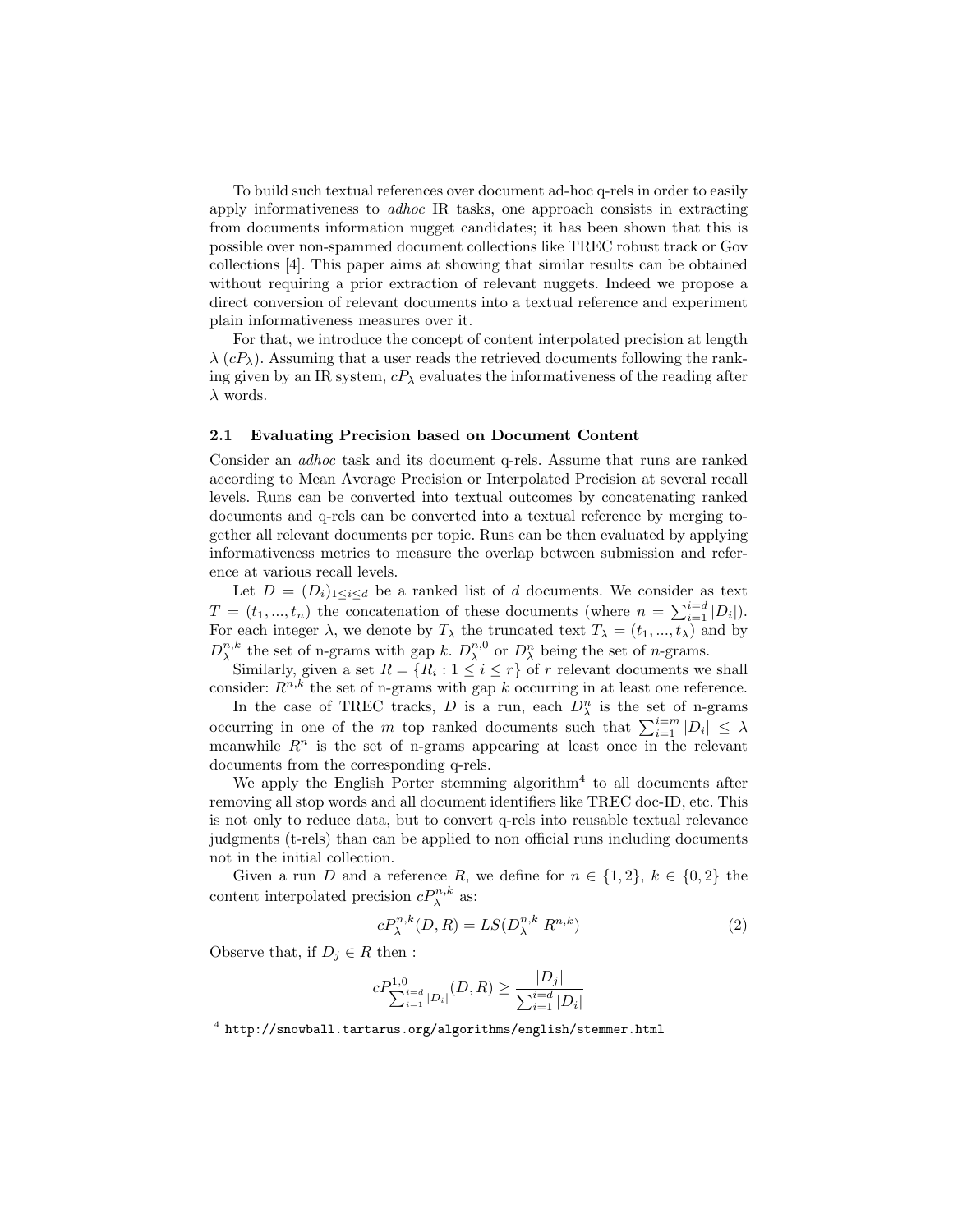but conversely,  $D \cap R = \emptyset$  does not imply  $cP_{\lambda}(D) = 0$  since there can be some overlap between n-grams in documents and in the reference.

So our approach based on document contents instead of document IDs does not require exhaustive references and therefore, can be applied to incomplete references based on pools of relevant documents. However, meanwhile adhoc IR returns a ranked list of documents independently of their respective lengths, relevance judgments can be used to automatically generate text references (trels) by concatenating the textual content of relevant documents.

#### 2.2 Data Sets and Ground Truth

Among international evaluation collections, we chose TREC collections composed of news articles (Robust2004) and Web (Web and Terabyte). Doing so, we also focused on the quality of the collections with large amounts of runs and a comprehensive set of relevance judgments. The number of retrieval systems to rank ranges from 56 to 129, while the number of topics is typically 50 and increases to 150 for Terabyte2006 and 250 for Robust2004 (Table [1\)](#page-3-0). All runs can be downloaded from the TREC web site, and document collections can be obtained on the web site for active participants or through track organizers.

<span id="page-3-0"></span>

| Name              |     | $#$ runs $#$ topics Corpus |                                  | $D_n^{1,1} \cup R^{1,1}$ |
|-------------------|-----|----------------------------|----------------------------------|--------------------------|
| TREC-5            | 106 | 50                         | TREC Vol. 4+5 $15 \times 10^6$   |                          |
| TREC-6            | 107 | 50                         | TREC Vol. $4+5$ $12 \times 10^6$ |                          |
| TREC-7            | 103 | 50                         | TREC Vol. $4+5.28 \times 10^6$   |                          |
| TREC-8            | 129 | 50                         | TREC Vol. $4+5.35 \times 10^6$   |                          |
| <b>Web2000</b>    | 104 | 50                         | WT10g                            | $137 \times 10^{6}$      |
| <b>Web2001</b>    | 97  | 50                         | WT10g                            | $195 \times 10^{6}$      |
| Robust2004        | 110 | 250                        | TREC Vol. 4+5 $150 \times 10^6$  |                          |
| Terabyte2004 70   |     | 50                         | GOV <sub>2</sub>                 | $46 \times 10^{6}$       |
| Terabyte2005 58   |     | 50                         | GOV <sub>2</sub>                 | $46 \times 10^6$         |
| Terabyte $200680$ |     | 150                        | GOV <sub>2</sub>                 | $46 \times 10^6$         |
| <b>Web2010</b>    | 56  | 50                         | ClueWeb09-B                      | $66 \times 10^6$         |
| <b>Web2011</b>    | 62  | 50                         | ClueWeb09-B                      | $64 \times 10^{6}$       |

Table 1: Summary of TREC test collections and size in tokens of generated t-rels used for evaluation.

We take the same experimental approach as in [\[3\]](#page-5-7) and [\[2\]](#page-5-8), and reproduced the official rankings of all these retrieval systems for these various collections using the official measure. For all collections, the official measure is the Mean Average Precision (MAP), except for Web2010 and Web2011 where Expected Reciprocal Rank (ERR@20) was preferred. These official rankings constitute the ground truth ranking, against which we will compare the rankings produced by:

–  $cP_{10}$ <sup>3</sup> based on the 1000 tokens of each run and on their log frequencies.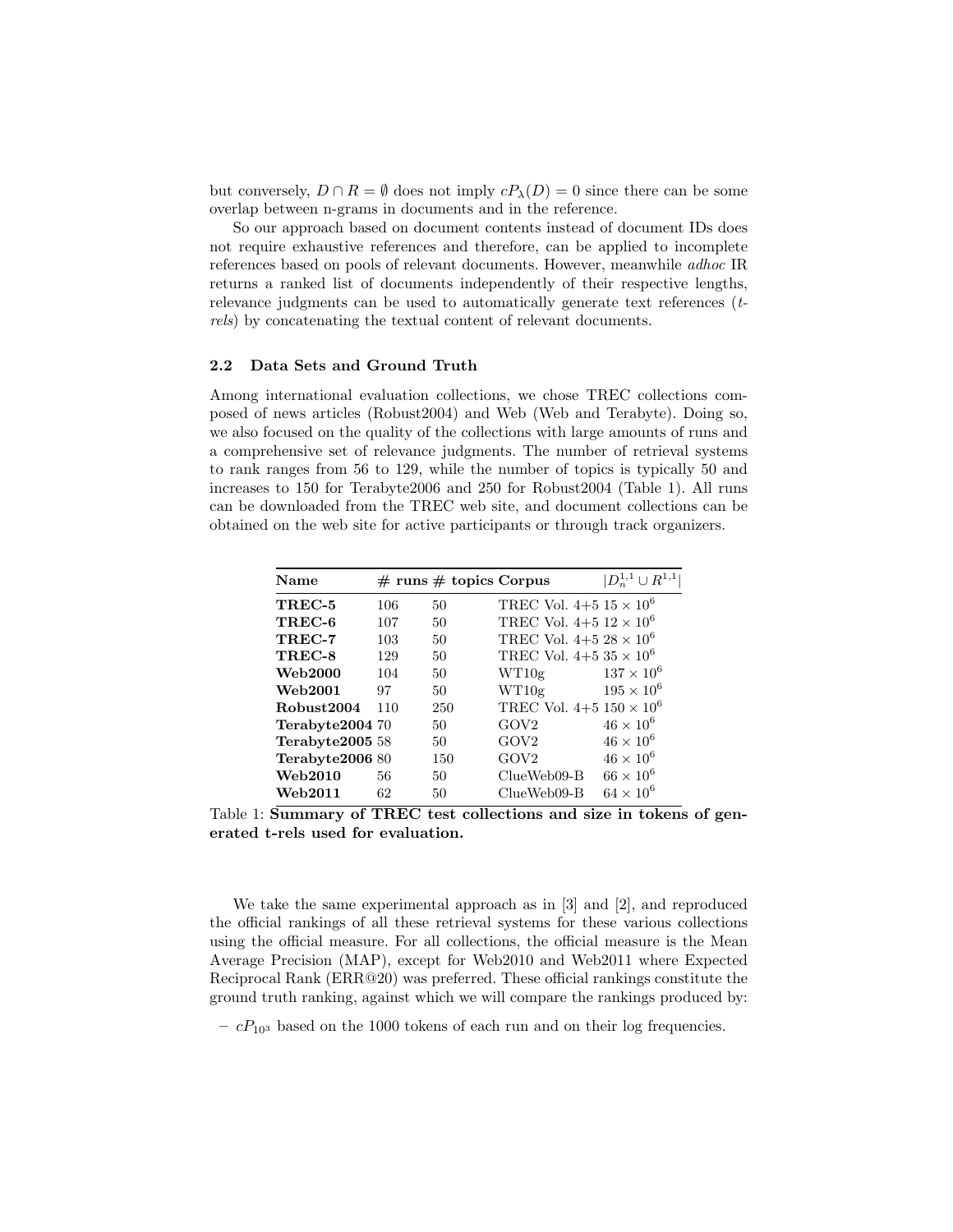–  $cP_n$  based on all tokens of each run.

By comparing averaged measures, we evaluate if the average informativeness of all documents retrieved by a system is correlated to the official ranking. Let us emphasize that this does not necessarily imply that document informativeness is correlated to individual document relevance for a given query. We use the Kendall's  $\tau$  rank correlation coefficient to identify correlations between the ground truth ranking and the informativeness ranking.

## <span id="page-4-0"></span>3 Results and discussion

In this section we report the correlation results of the ground truth ranking (TREC official measure depending on the track) and the content-based ranking produced by the  $cP_\lambda$  informativeness measure. All correlations reported are significantly different from zero with a p-value  $< 0.001$ . While we chose Kendall's  $\tau$  as the correlation measure, we also report the Pearson's linear correlation coefficient for convenience. A  $\tau > 0.5$  typically indicates a strong correlation since it implies an agreement between the two measures over more than half of all ordered pairs.

<span id="page-4-1"></span>

|                                                                                     | $cP_{103}^{1,1}$ |  | $cP^{2,0}_{10^3}$                                                                                                           |  | $cP_{10^3}^{2,2}$ |  | $cP_n^{1,1}$ |  |
|-------------------------------------------------------------------------------------|------------------|--|-----------------------------------------------------------------------------------------------------------------------------|--|-------------------|--|--------------|--|
| Track                                                                               | $\tau$           |  | $\tau$                                                                                                                      |  | $\tau$            |  | $\tau$       |  |
| TREC-5                                                                              |                  |  | $ 57.91\%$ 71.04\% $ 56.22\%$ 56.30\% $ 56.15\%$ 56.25\% $ 69.91\%$ 88.62\%                                                 |  |                   |  |              |  |
| TREC-6                                                                              |                  |  | $72.49\%$ 84.18% $76.50\%$ 92.90% $76.50\%$ 93.01% 58.78% 68.18%                                                            |  |                   |  |              |  |
| TREC-7                                                                              |                  |  | $61.27\%$ 82.17% 70.18% 90.59% 70.27% 90.60% 63.45% 53.49%                                                                  |  |                   |  |              |  |
| TREC-8                                                                              |                  |  | 54.80% 84.04% 65.79% 92.25% 65.85% 92.30% 67.46% 72.94%                                                                     |  |                   |  |              |  |
| <b>Web2000</b>                                                                      |                  |  | $ 46.48\%$ 68.00\% 61.42\% 83.40\% 62.05\% 77.82\% 70.83\% 86.68\%                                                          |  |                   |  |              |  |
| <b>Web2001</b>                                                                      |                  |  | $31.65\%$ 56.51\% 36.94\% 57.89\% 36.66\% 56.66\% 77.45\% 88.90\%                                                           |  |                   |  |              |  |
| Robust2004                                                                          |                  |  | $\left 40.97\% \right $ 64.33% $\left 58.67\% \right $ 85.43% $\left 59.50\% \right $ 86.22% $\left 74.71\% \right $ 90.88% |  |                   |  |              |  |
| <b>Terabyte2004</b> 48.56% 60.12% 61.25% 73.65% 61.45% 74.75% <b>76.37% 86.12</b> % |                  |  |                                                                                                                             |  |                   |  |              |  |
| Terabyte2005 $ 59.45\%$ 85.34% 69.65% 88.98% 69.80% 89.18% 76.01% 84.28%            |                  |  |                                                                                                                             |  |                   |  |              |  |
| Terabyte2006 41.14% 50.24% 54.75% 70.70% 55.28% 70.90% 65.04% 89.37%                |                  |  |                                                                                                                             |  |                   |  |              |  |
| Web                                                                                 |                  |  | $\left  28.56\% \right  44.00\% \left  44.38\% \right  69.11\% \left  44.17\% \right  69.09\% \right $                      |  |                   |  |              |  |
| <b>Web2011</b>                                                                      |                  |  | $56.03\%$ 80.98\% 55.68\% 79.14\% 56.35\% 79.42\% 34.50\%                                                                   |  |                   |  |              |  |

Table 2: Retrieval systems ranking correlations between the official ground truth and the  $cP_\lambda$  informativeness measure.  $cP_\lambda^{1,1}$  stands for uniterms while  $cP_{\lambda}^{2,2}$  corresponds to bigrams with skip. We use either  $10^3$  terms or all the terms from the ordered list of retrieved documents.

When looking at Table [2,](#page-4-1) we see that  $cP_\lambda$  accurately reproduces official ranking based on MAP for early TREC tracks (TREC6-7-8, Web2000) as well as for Robust2004, Terabyte2004-5 and Web2011. LogSim-score applied to all tokens in runs is often the most effective whenever systems are ranked based on MAP.